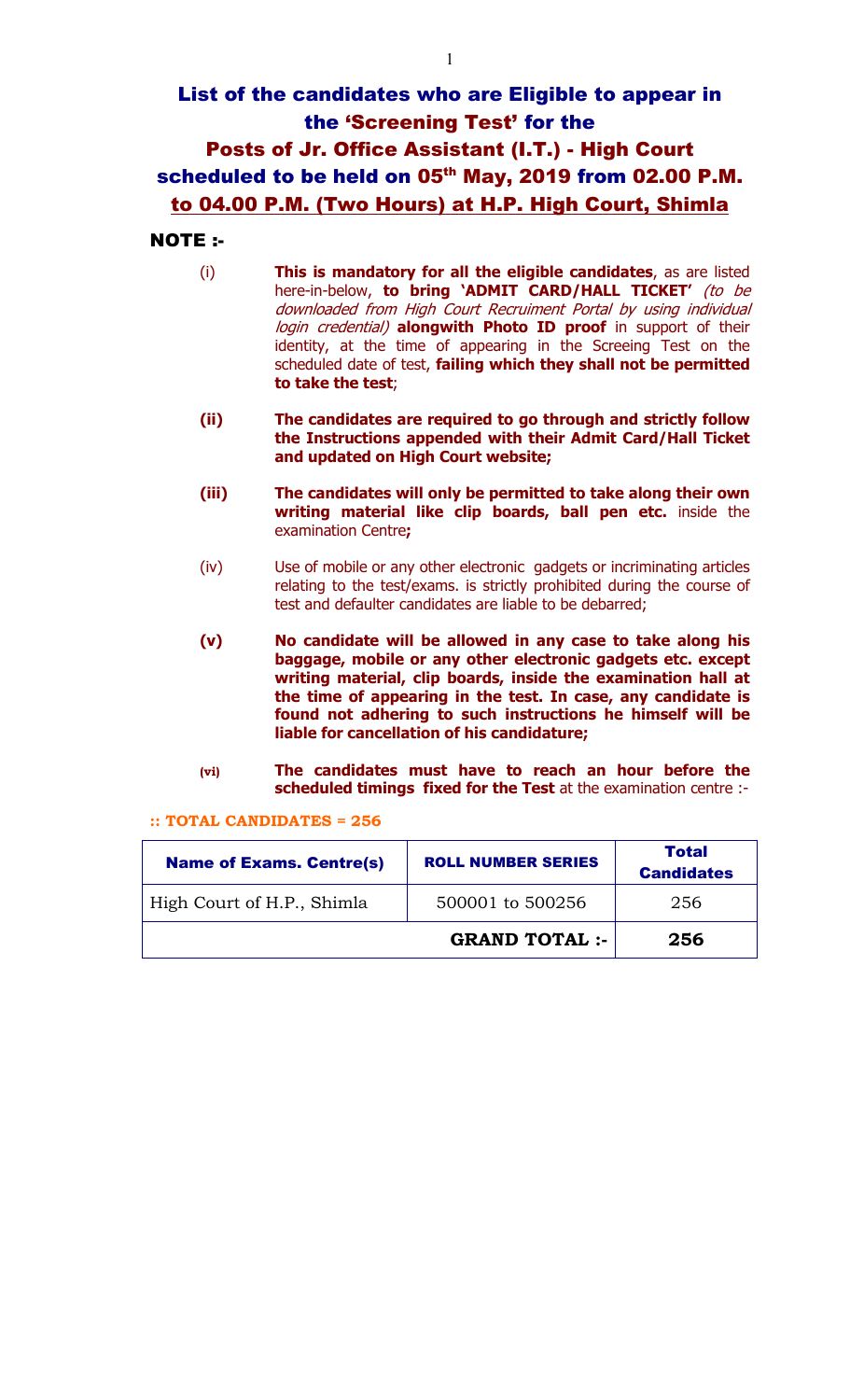|            | <b>Roll Number Series</b><br><b>Particulars of Examination Centre(s)</b> |                                     |                                      | <b>Total</b><br><b>Candidates</b> |                         |
|------------|--------------------------------------------------------------------------|-------------------------------------|--------------------------------------|-----------------------------------|-------------------------|
|            | High Court of H.P., Shimla<br>500001 to 500256                           |                                     |                                      | 256                               |                         |
| S1.<br>No. | Roll No                                                                  | <b>Candidate Name</b>               | <b>Father Name</b>                   | <b>Application No</b>             | <b>Date</b><br>of Birth |
| 1          | 500001                                                                   | <b>LOKESH RANA</b>                  | KISHORE CHAND                        | 187505200000316                   | 29/06/1992              |
| 2          | 500002                                                                   | <b>VIRENDER KUMAR</b>               | PAWAN KUMAR                          | 187505200000297                   | 05/01/1996              |
| 3          | 500003                                                                   | <b>ASHU RANA</b>                    | <b>RAMESH CHAND</b>                  | 187505200000230                   | 19/02/1995              |
| 4          | 500004                                                                   | <b>ANKUSH DUTTA</b>                 | JITENDER DUTTA                       | 187505200000089                   | 30/04/1988              |
| 5          | 500005                                                                   | ANJANA SHARMA                       | <b>GAURI DATT</b><br><b>SHARMA</b>   | 187505200000289                   | 15/01/1990              |
| 6          | 500006                                                                   | DEVENDER KUMAR                      | <b>SURESH CHAND</b>                  | 187505200000261                   | 29/09/1988              |
| 7          | 500007                                                                   | <b>ALKA NEGI</b>                    | <b>LAKSHMAN SINGH</b><br><b>NEGI</b> | 187505200000193                   | 15/05/1994              |
| 8          | 500008                                                                   | <b>AJAY THAKUR</b>                  | <b>RAJ KUMAR THAKUR</b>              | 187505200000009                   | 22/10/1992              |
| 9          | 500009                                                                   | <b>AMIT KUMAR</b>                   | <b>DESH RAJ</b>                      | 187505200000243                   | 08/07/1994              |
| 10         | 500010                                                                   | DIGVIJAY SINGH                      | <b>KESHAV RAM</b>                    | 187505200000288                   | 04/08/1991              |
| 11         | 500011                                                                   | <b>PUSHP LATA</b>                   | <b>OM PRAKASH</b>                    | 187505200000162                   | 16/04/1992              |
| 12         | 500012                                                                   | <b>SHILAKHA THAKUR</b>              | <b>RAMESH THAKUR</b>                 | 187505200000222                   | 03/09/1992              |
| 13         | 500013                                                                   | <b>KAPIL MOHAN</b>                  | KAPIL MOHAN                          | 187505200000194                   | 02/02/1992              |
| 14         | 500014                                                                   | PAWAN CHAUHAN                       | KAUSHLYA DASS                        | 187505200000264                   | 23/03/1991              |
| 15         | 500015                                                                   | <b>SUNIL SHARMA</b>                 | HIRA LAL SHARMA                      | 187505200000096                   | 05/05/1991              |
| 16         | 500016                                                                   | <b>SHUBHAM RAI</b>                  | <b>SIBAN RAI</b>                     | 187505200000320                   | 26/01/1994              |
| 17         | 500017                                                                   | <b>ARADHANA RANI</b>                | <b>BHOLA SINGH</b>                   | 187505200000062                   | 07/10/1987              |
| 18         | 500018                                                                   | <b>VAIBHAV GAUTAM</b>               | <b>LALIT VIKRAM</b>                  | 187505200000077                   | 10/09/1992              |
| 19         | 500019                                                                   | <b>YOGENDER</b><br><b>BHARDWAJ</b>  | <b>SHANKAR LAL</b>                   | 187505200000159                   | 22/12/1995              |
| 20         | 500020                                                                   | <b>DAVINDER SINGH</b>               | NIKKA RAM                            | 187505200000128                   | 22/05/1986              |
| 21         | 500021                                                                   | <b>SHUBHAM BHAMRA</b>               | <b>SURINDER SINGH</b>                | 187505200000097                   | 18/01/1997              |
| 22         | 500022                                                                   | <b>ISHU GUPTA</b>                   | <b>MURARI LAL</b>                    | 187505200000267                   | 23/09/1986              |
| 23         | 500023                                                                   | <b>VIPIN KUMAR</b><br><b>SHARMA</b> | RAMESH SHARMA                        | 187505200000064                   | 05/03/1992              |
| 24         | 500024                                                                   | <b>PANKAJ</b>                       | <b>HARI LAL</b>                      | 187505200000192                   | 14/07/1995              |
| 25         | 500025                                                                   | <b>ANSHUL CHAUHAN</b>               | RAMESH CHAUHAN                       | 187505200000307                   | 11/09/1991              |
| 26         | 500026                                                                   | YOGESH KUMAR                        | <b>KAMESHWAR</b>                     | 187505200000176                   | 09/08/1992              |
| 27         | 500027                                                                   | <b>DINESH KUMAR</b>                 | PIAR SINGH                           | 187505200000331                   | 13/08/1995              |
| 28         | 500028                                                                   | <b>TUSHAR PANDIT</b>                | KHEM RAJ SHARMA                      | 187505200000152                   | 11/08/1997              |
| 29         | 500029                                                                   | <b>ARVIND THAKUR</b>                | LATE SH RAM LAL<br>THAKUR            | 187505200000216                   | 21/06/1982              |
| 30         | 500030                                                                   | <b>SONU</b>                         | <b>DHANI RAM</b>                     | 187505200000239                   | 13/03/1994              |
| 31         | 500031                                                                   | <b>NEHA THAKUR</b>                  | <b>NARESH KUMAR</b>                  | 187505200000212                   | 22/04/1992              |
| 32         | 500032                                                                   | <b>GAURAV KUMAR</b><br><b>SINGH</b> | <b>DURGA SINGH</b>                   | 187505200000054                   | 02/08/1990              |
| 33         | 500033                                                                   | <b>SHRUTI</b>                       | <b>SH RAMLAL</b>                     | 187505200000321                   | 16/08/1992              |
| 34         | 500034                                                                   | <b>MANOJ KUMAR</b>                  | KASHMIR SINGH                        | 187505200000088                   | 27/08/1992              |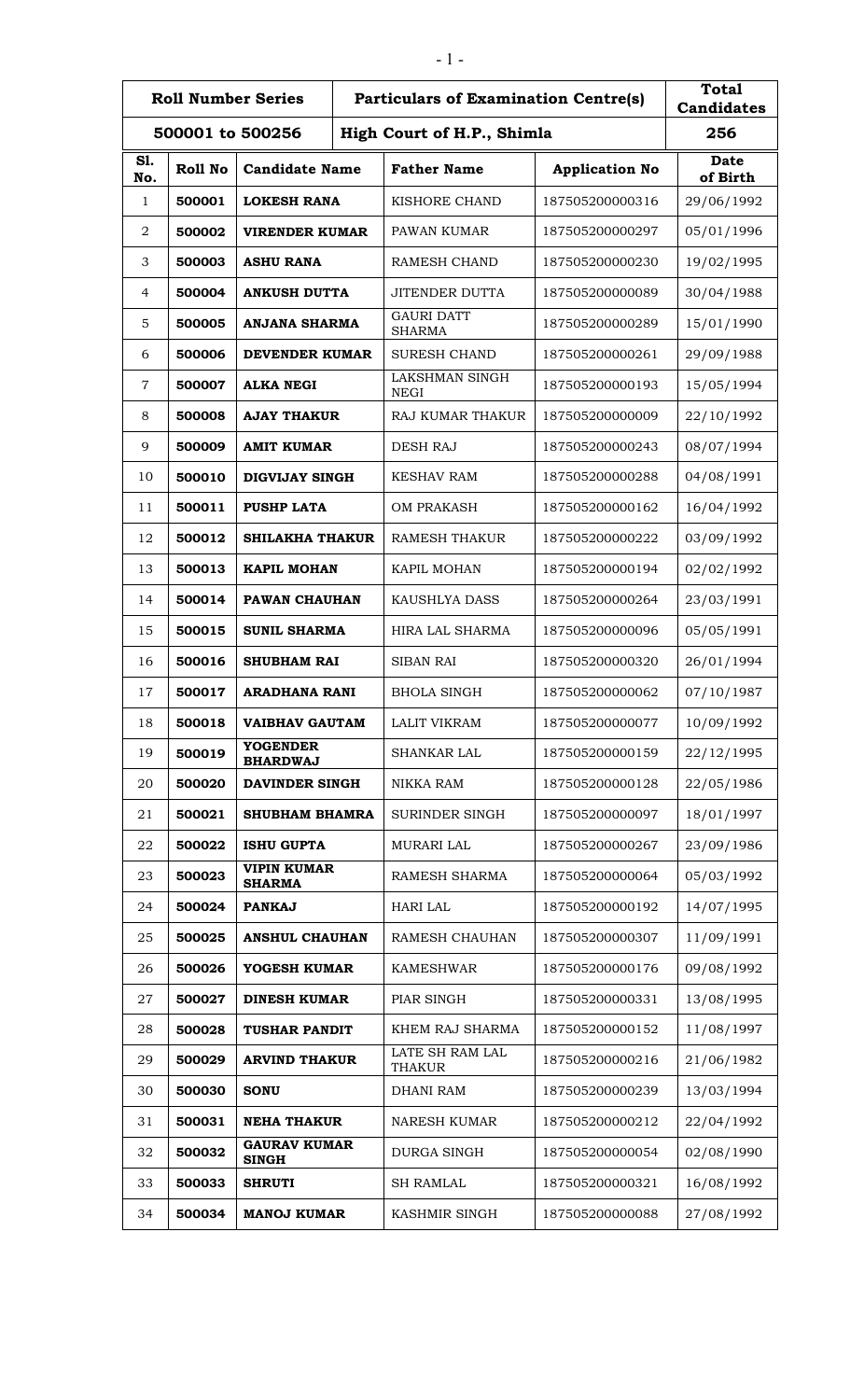| S1.<br>No. | Roll No | <b>Candidate Name</b>               | <b>Father Name</b>                      | <b>Application No</b> | <b>Date</b><br>of Birth |
|------------|---------|-------------------------------------|-----------------------------------------|-----------------------|-------------------------|
| 35         | 500035  | <b>RAHUL CHAUHAN</b>                | RAMESHWAR SINGH<br><b>CHAUHAN</b>       | 187505200000145       | 01/09/1995              |
| 36         | 500036  | <b>SAURABH SHARMA</b>               | <b>MADAN LAL</b>                        | 187505200000220       | 08/01/1990              |
| 37         | 500037  | <b>VANDANA GANDHI</b>               | RAJ KUMAR GANDHI                        | 187505200000174       | 30/11/1990              |
| 38         | 500038  | <b>LUKESH KUMAR</b>                 | <b>BIHARI LAL</b>                       | 187505200000181       | 22/07/1991              |
| 39         | 500039  | <b>KAMAL KUMAR</b><br><b>THAKUR</b> | <b>MOHAN SINGH</b><br>THAKUR            | 187505200000046       | 28/10/1991              |
| 40         | 500040  | YADIKA JAMWAL                       | <b>VIJAY SINGH</b>                      | 187505200000330       | 13/11/1992              |
| 41         | 500041  | <b>RAJESH KUMAR</b>                 | <b>OM PRAKASH</b>                       | 187505200000326       | 20/05/1988              |
| 42         | 500042  | <b>ADITYA CHAUHAN</b>               | <b>JAGJEET CHAUHAN</b>                  | 187505200000322       | 10/07/1997              |
| 43         | 500043  | <b>SUSHANT</b><br><b>JASROTIA</b>   | SURJEET SINGH<br><b>JASROTIA</b>        | 187505200000258       | 08/12/1994              |
| 44         | 500044  | <b>KANCHAN</b><br><b>KASHYAP</b>    | RS KASHYAP                              | 187505200000087       | 07/09/1991              |
| 45         | 500045  | <b>AMIT DESWAL</b>                  | <b>ANIL DESWAL</b>                      | 187505200000139       | 24/09/1990              |
| 46         | 500046  | <b>KULDEEP THAKUR</b>               | <b>KARAM SINGH</b><br><b>THAKUR</b>     | 187505200000300       | 21/01/1989              |
| 47         | 500047  | <b>KESHAV RANA</b>                  | HOSHIAR SINGH<br>RANA                   | 187505200000052       | 05/03/1990              |
| 48         | 500048  | <b>SATISH KUMAR</b>                 | <b>JAGDISH CHAND</b>                    | 187505200000095       | 01/06/1994              |
| 49         | 500049  | <b>PRAVEEN KUMAR</b>                | PRATAP CHAND                            | 187505200000226       | 13/06/1988              |
| 50         | 500050  | ANMOL KAMAL                         | <b>MADAN LAL</b>                        | 187505200000102       | 11/10/1986              |
| 51         | 500051  | <b>PARVEEN KUMAR</b>                | <b>LACHHMAN DASS</b>                    | 187505200000020       | 29/06/1987              |
| 52         | 500052  | <b>ARVIND KATOCH</b>                | UTTAM CHAND<br><b>KATOCH</b>            | 187505200000056       | 15/03/1975              |
| 53         | 500053  | <b>DIKSHA RATTAN</b>                | <b>JASVINDER KUMAR</b><br><b>RATTAN</b> | 187505200000211       | 20/01/1994              |
| 54         | 500054  | <b>ANJALI RAKWAL</b>                | RAJ KUMAR RAKWAL                        | 187505200000256       | 09/08/1990              |
| 55         | 500055  | <b>ANAND KAUSHAL</b>                | KALYAN CHAND                            | 187505200000129       | 05/08/1996              |
| 56         | 500056  | <b>VISHAL LAMBA</b>                 | <b>BALAK RAM</b>                        | 187505200000223       | 24/11/1993              |
| 57         | 500057  | <b>SHIVANSHU DOGRA</b>              | <b>SUSHIL DOGRA</b>                     | 187505200000308       | 20/02/1986              |
| 58         | 500058  | <b>VARUN KUMAR</b>                  | <b>SURESH KUMAR</b>                     | 187505200000294       | 25/04/1994              |
| 59         | 500059  | <b>VIVEK KUMAR</b>                  | HITENDER SINGH                          | 187505200000341       | 07/04/1992              |
| 60         | 500060  | DEVENDER KUMAR                      | NARAYAN DUTT                            | 187505200000318       | 24/02/1993              |
| 61         | 500061  | <b>VIVEK THAKUR</b>                 | <b>BALWANT SINGH</b>                    | 187505200000254       | 05/07/1996              |
| 62         | 500062  | <b>KULDEEP SINGH</b>                | <b>MAHENDER</b>                         | 187505200000033       | 18/12/1994              |
| 63         | 500063  | <b>MUKESH SHARMA</b>                | SHYAM LAL SHARMA                        | 187505200000004       | 12/02/1990              |
| 64         | 500064  | <b>SUNNY KUMAR</b>                  | <b>SHYAM LAL</b>                        | 187505200000336       | 24/08/1994              |
| 65         | 500065  | <b>RACHNA</b>                       | MUKAND SINGH                            | 187505200000057       | 07/12/1988              |
| 66         | 500066  | <b>MANOJ BANSAL</b>                 | RAJESHWAR SINGH                         | 187505200000048       | 28/04/1992              |
| 67         | 500067  | <b>JASPAL SINGH</b>                 | DESHRAJ THAKUR                          | 187505200000115       | 09/10/1991              |
| 68         | 500068  | <b>DEV RAJ</b>                      | <b>GIAN CHAND</b>                       | 187505200000235       | 22/08/1986              |
| 69         | 500069  | <b>DINESH SINGH</b>                 | <b>CHANDER SINGH</b>                    | 187505200000050       | 22/08/1991              |
| 70         | 500070  | <b>HARSH KUMAR</b><br><b>GUPTA</b>  | <b>HARSH KUMAR</b><br><b>GUPTA</b>      | 187505200000091       | 14/01/1991              |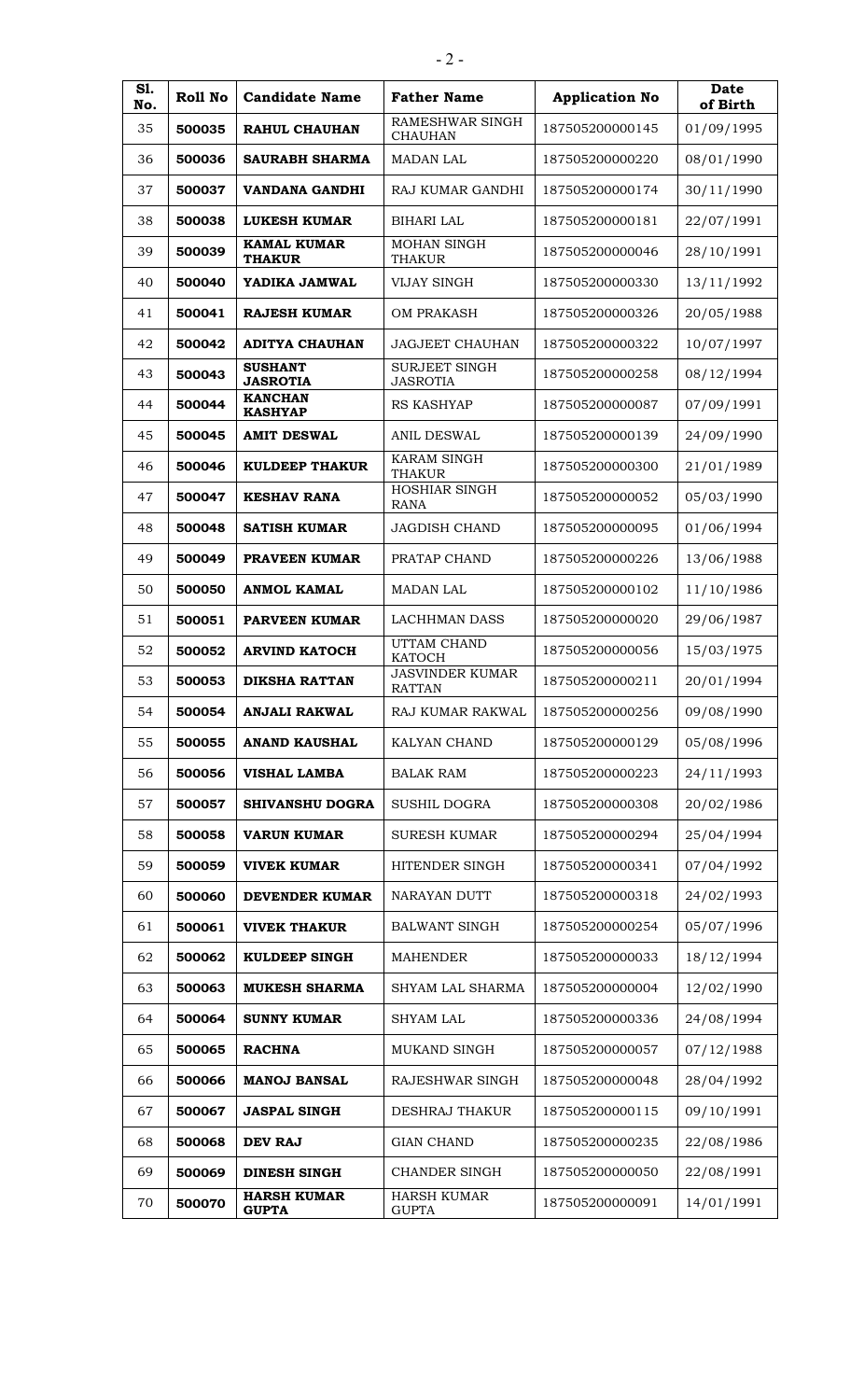| S1.<br>No. | Roll No | <b>Candidate Name</b>                 | <b>Father Name</b>                   | <b>Application No</b> | <b>Date</b><br>of Birth |
|------------|---------|---------------------------------------|--------------------------------------|-----------------------|-------------------------|
| 71         | 500071  | YOGESH KUMAR                          | <b>DEVI SINGH</b>                    | 187505200000179       | 14/01/1991              |
| 72         | 500072  | <b>DINESH KUMAR</b>                   | <b>HARI KRISHAN</b><br><b>THAKUR</b> | 187505200000150       | 24/02/1993              |
| 73         | 500073  | <b>TILAK RAJ</b>                      | <b>DHAN DEV</b>                      | 187505200000196       | 06/11/1991              |
| 74         | 500074  | <b>MANISHA KUMARI</b>                 | <b>JEEVA RAM</b>                     | 187505200000012       | 04/03/1991              |
| 75         | 500075  | <b>SANJEEV KUMAR</b>                  | <b>BALI RAM</b>                      | 187505200000266       | 17/08/1987              |
| 76         | 500076  | <b>MANISHA</b>                        | KUSHAL KUMAR                         | 187505200000298       | 20/07/1996              |
| 77         | 500077  | <b>JITENDER KUMAR</b>                 | RATTAN SINGH                         | 187505200000280       | 14/12/1988              |
| 78         | 500078  | <b>DINESH KUMAR</b>                   | <b>BHAGWAN DASS</b>                  | 187505200000285       | 06/03/1992              |
| 79         | 500079  | <b>VINAY KUMAR</b>                    | <b>TILAK RAJ</b>                     | 187505200000199       | 13/09/1997              |
| 80         | 500080  | <b>BODH RAJ THAKUR</b>                | PURAN CHAND<br><b>THAKUR</b>         | 187505200000124       | 15/05/1992              |
| 81         | 500081  | <b>RAJIT DOGRA</b>                    | <b>KULBHUSHAN</b><br><b>DOGRA</b>    | 187505200000180       | 24/11/1992              |
| 82         | 500082  | <b>SANDEEP KUMAR</b>                  | SURESH NATH                          | 187505200000290       | 27/11/1987              |
| 83         | 500083  | HIMANSHU RANA                         | TEJ SINGH RANA                       | 187505200000030       | 26/08/1990              |
| 84         | 500084  | <b>ROHIT SINGH</b>                    | MOHAN LAL                            | 187505200000186       | 02/07/1990              |
| 85         | 500085  | <b>VINOD KUMAR</b>                    | <b>GURDWARU RAM</b>                  | 187505200000028       | 03/01/1982              |
| 86         | 500086  | <b>KIRAN VERMA</b>                    | NAGENDER CHAND<br><b>VERMA</b>       | 187505200000327       | 11/11/1987              |
| 87         | 500087  | <b>ASHISH KAUNDLE</b>                 | <b>INDER SINGH</b>                   | 187505200000164       | 31/08/1995              |
| 88         | 500088  | <b>RAVIKANT THAKUR</b>                | <b>BALDEV SINGH</b><br><b>THAKUR</b> | 187505200000260       | 01/09/1992              |
| 89         | 500089  | <b>NAZISH ALI</b>                     | NAZIR ALI SIDDIQUI                   | 187505200000287       | 17/10/1991              |
| 90         | 500090  | <b>SHIVALIKA</b>                      | <b>RAMESH KUMAR</b>                  | 187505200000141       | 27/08/1992              |
| 91         | 500091  | <b>ANJU BALA</b>                      | <b>MANISH</b>                        | 187505200000275       | 15/10/1990              |
| 92         | 500092  | <b>NARESH KUMAR</b>                   | KASHMIR SINGH                        | 187505200000151       | 17/11/1992              |
| 93         | 500093  | <b>NAVEEN PANWAR</b>                  | MANOHAR LAL<br><b>PANWAR</b>         | 187505200000082       | 13/11/1985              |
| 94         | 500094  | <b>AKHIL PATHANIA</b>                 | <b>SAMAR JEET</b><br><b>PATHANIA</b> | 187505200000304       | 02/02/1996              |
| 95         | 500095  | <b>SAKSHAM THAKUR</b>                 | SURINDER SINGH<br><b>BHURIA</b>      | 187505200000184       | 24/09/1997              |
| 96         | 500096  | DEEPAK KHURANA                        | MR ANIL KHURANA                      | 187505200000136       | 15/01/1986              |
| 97         | 500097  | <b>MANDHIR SINGH</b><br><b>THAKUR</b> | MANDHIR SINGH<br><b>THAKUR</b>       | 187505200000319       | 29/07/1982              |
| 98         | 500098  | <b>RAHUL SHARMA</b>                   | L R SHARMA                           | 187505200000218       | 30/11/1994              |
| 99         | 500099  | <b>ANIL KUMAR</b>                     | <b>RUP SINGH</b>                     | 187505200000140       | 08/08/1975              |
| 100        | 500100  | <b>VED PARKASH</b>                    | <b>HIRDA RAM</b>                     | 187505200000135       | 07/11/1987              |
| 101        | 500101  | PRABHA SHARMA                         | O P SHARMA                           | 187505200000156       | 30/11/1983              |
| 102        | 500102  | <b>SURAJ DADWAL</b>                   | RAJ KUMAR                            | 187505200000173       | 13/06/1996              |
| 103        | 500103  | <b>VINEY SHARMA</b>                   | <b>LALIT KUMAR</b><br><b>SHARMA</b>  | 187505200000013       | 22/06/1990              |
| 104        | 500104  | <b>SATISH KUMAR</b>                   | <b>MAHESH RAJ</b>                    | 187505200000233       | 17/07/1977              |
| 105        | 500105  | <b>SANDEEP KUMAR</b>                  | <b>OM PRAKASH</b><br><b>VERMA</b>    | 187505200000100       | 09/06/1988              |
| 106        | 500106  | <b>RAJAN THAKUR</b>                   | <b>LATE SHRI</b><br>MANOHARLAL       | 187505200000315       | 22/09/1991              |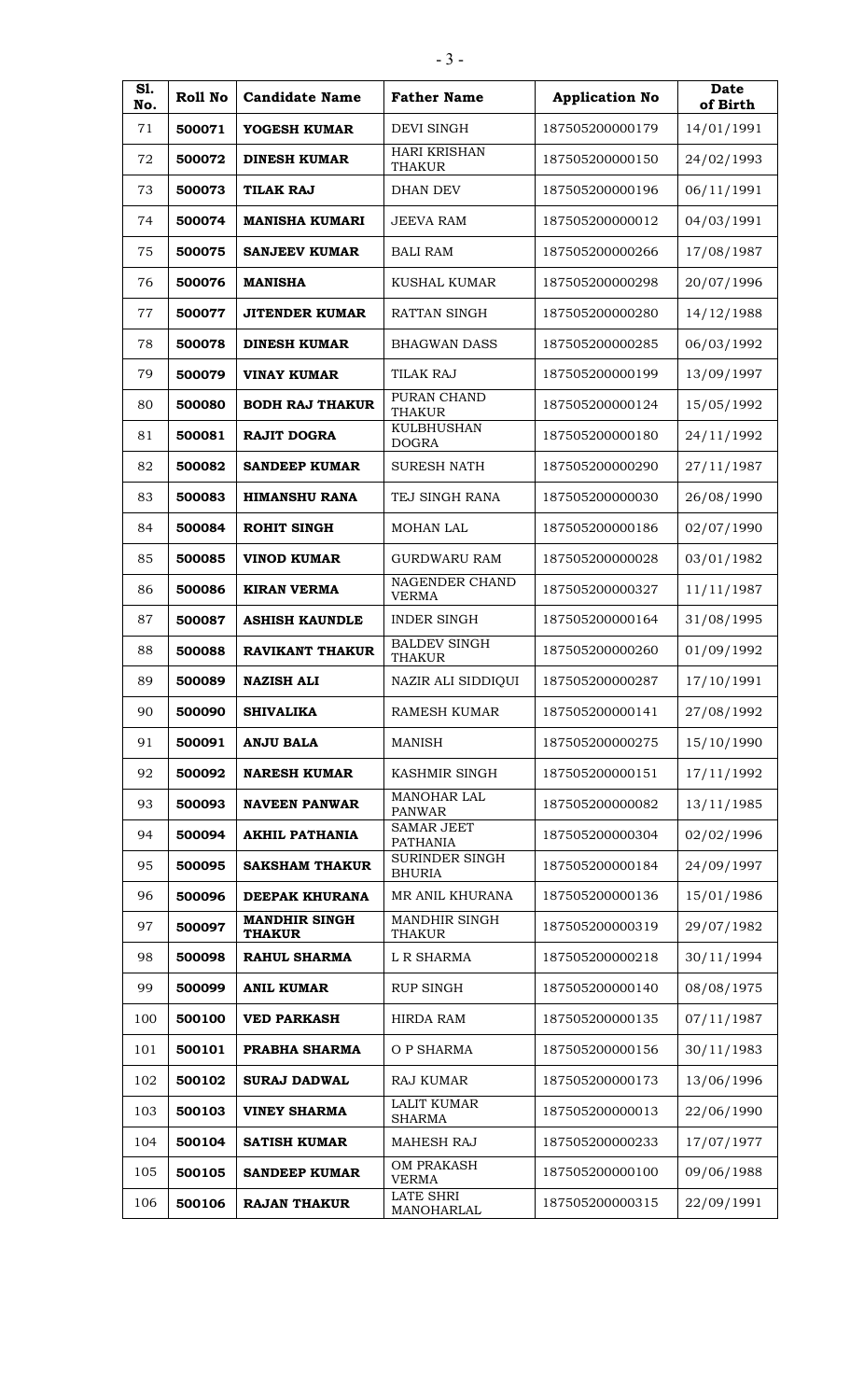| S1.<br>No. | Roll No | <b>Candidate Name</b>                 | <b>Father Name</b>                    | <b>Application No</b> | <b>Date</b><br>of Birth |
|------------|---------|---------------------------------------|---------------------------------------|-----------------------|-------------------------|
| 107        | 500107  | <b>MAHESH</b>                         | <b>JOGINDER KUMAR</b>                 | 187505200000257       | 10/08/1994              |
| 108        | 500108  | <b>SONICA NAINTA</b><br><b>SHARMA</b> | <b>SURJAN SINGH</b><br><b>NAINTA</b>  | 187505200000099       | 15/03/1990              |
| 109        | 500109  | <b>LEENA THAKUR</b>                   | <b>SARAN THAKUR</b>                   | 187505200000237       | 21/02/1991              |
| 110        | 500110  | <b>RAJNEESH SINGH</b>                 | DHARAM SINGH                          | 187505200000168       | 04/04/1993              |
| 111        | 500111  | <b>ISHA THAKUR</b>                    | RAMESH THAKUR                         | 187505200000031       | 30/12/1992              |
| 112        | 500112  | <b>ROHIT CHAUHAN</b>                  | <b>NARENDER</b><br><b>CHUAHAN</b>     | 187505200000158       | 13/05/1988              |
| 113        | 500113  | <b>MANISH KUMAR</b>                   | <b>OM PARKASH</b><br><b>CHOUDHARY</b> | 187505200000274       | 01/05/1993              |
| 114        | 500114  | APEKSHA SHARMA                        | O P SHARMA                            | 187505200000203       | 29/03/1990              |
| 115        | 500115  | <b>RAJEEV THAKUR</b>                  | KHUB RAM THAKUR                       | 187505200000146       | 11/05/1988              |
| 116        | 500116  | <b>RAJNEESH</b><br><b>JAMWAL</b>      | ROSHAN SINGH<br><b>JAMWAL</b>         | 187505200000255       | 19/02/1991              |
| 117        | 500117  | <b>GOURAV KUMAR</b>                   | <b>SUBHASH CHAND</b>                  | 187505200000188       | 17/02/1995              |
| 118        | 500118  | <b>MALA DEVI</b>                      | <b>AMIT KUMAR</b><br><b>ACHARYA</b>   | 187505200000131       | 01/09/1988              |
| 119        | 500119  | <b>JATIN GUPTA</b>                    | RAKESH GUPTA                          | 187505200000299       | 12/07/1989              |
| 120        | 500120  | MEGHA KUMARI                          | <b>JITENDER KUMAR</b>                 | 187505200000190       | 03/02/1994              |
| 121        | 500121  | <b>SUNEEL KUMAR</b>                   | CHAMNO                                | 187505200000292       | 25/01/1991              |
| 122        | 500122  | <b>LALTESH</b>                        | PREM CHAND<br><b>DHIMAN</b>           | 187505200000081       | 24/01/1991              |
| 123        | 500123  | RAJAT SHARMA                          | ROOP RAM                              | 187505200000045       | 07/12/1994              |
| 124        | 500124  | <b>LALIT KUMAR</b>                    | DIWAN CHAND                           | 187505200000282       | 21/01/1996              |
| 125        | 500125  | <b>ANURADHA</b><br><b>SHARMA</b>      | RAJENDER KUMAR                        | 187505200000040       | 30/08/1995              |
| 126        | 500126  | <b>SHUBHAM KATNA</b>                  | DEVENDER LAL<br><b>KATNA</b>          | 187505200000005       | 02/07/1994              |
| 127        | 500127  | <b>ASHWANI KUMAR</b>                  | <b>DEVI RAM</b>                       | 187505200000132       | 17/07/1980              |
| 128        | 500128  | <b>DHEERAJ SHARMA</b>                 | <b>SUNDER LAL</b><br><b>SHARMA</b>    | 187505200000332       | 25/01/1990              |
| 129        | 500129  | <b>KUL BHUSHAN</b>                    | <b>MAHINDER LAL</b>                   | 187505200000059       | 26/08/1989              |
| 130        | 500130  | <b>DEEPAK KUMAR</b>                   | <b>VIDYA SAGAR</b>                    | 187505200000272       | 10/07/1993              |
| 131        | 500131  | <b>MANJEET SINGH</b>                  | <b>BALWANT SINGH</b>                  | 187505200000065       | 20/07/1985              |
| 132        | 500132  | <b>SURITA</b>                         | PURAN CHAND                           | 187505200000125       | 06/02/1994              |
| 133        | 500133  | <b>SURENDER KUMAR</b>                 | <b>RUP LAL</b>                        | 187505200000283       | 25/05/1986              |
| 134        | 500134  | <b>GUNJAN THAKUR</b>                  | <b>HEM CHAND</b><br><b>THAKUR</b>     | 187505200000339       | 16/11/1982              |
| 135        | 500135  | <b>MONICA SHARMA</b>                  | MONICA SHARMA                         | 187505200000207       | 31/05/1990              |
| 136        | 500136  | <b>SACHIN KUMAR</b>                   | <b>RAMESH KUMAR</b>                   | 187505200000068       | 31/01/1997              |
| 137        | 500137  | <b>CHANDRIKA</b>                      | DEVKI NANDAN                          | 187505200000130       | 26/05/1995              |
| 138        | 500138  | <b>SUSHIL CHAND</b><br><b>KATOCH</b>  | PRAKASH SINGH<br><b>KATOCH</b>        | 187505200000002       | 05/07/1979              |
| 139        | 500139  | SHEETAL SHARMA                        | <b>SALIG RAM</b>                      | 187505200000224       | 18/12/1990              |
| 140        | 500140  | <b>SUMAN KUMARI</b>                   | AMER SINGH                            | 187505200000236       | 15/08/1991              |
| 141        | 500141  | <b>KANWAR SINGH</b>                   | LAL SINGH                             | 187505200000137       | 10/06/1983              |
| 142        | 500142  | <b>SURINDER THAKUR</b>                | <b>NARAIN SINGH</b><br><b>THAKUR</b>  | 187505200000070       | 08/04/1975              |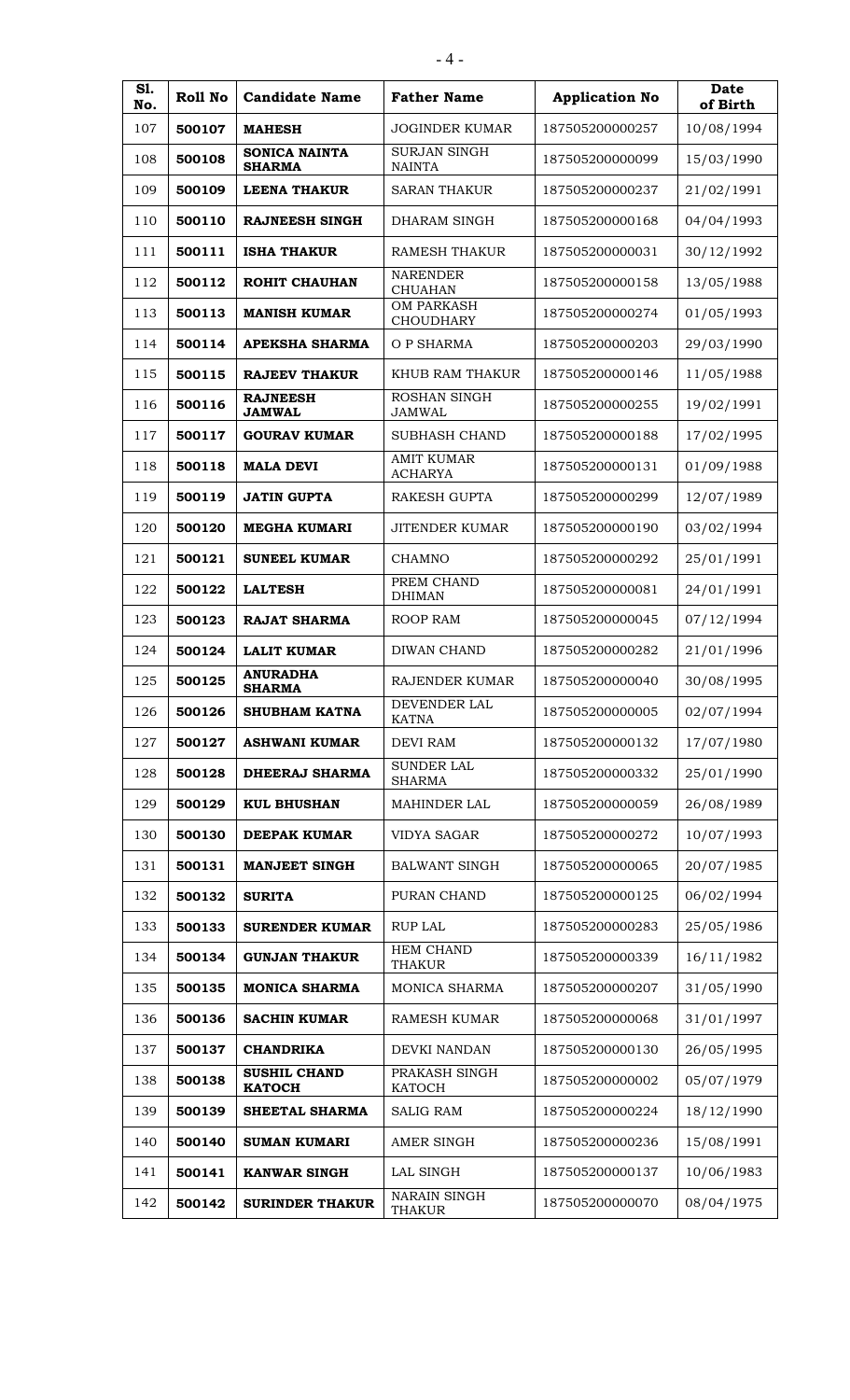| S1.<br>No. | Roll No | <b>Candidate Name</b>               | <b>Father Name</b>                    | <b>Application No</b> | <b>Date</b><br>of Birth |
|------------|---------|-------------------------------------|---------------------------------------|-----------------------|-------------------------|
| 143        | 500143  | <b>BHAGAT SINGH</b>                 | <b>GARA CHEERING</b>                  | 187505200000027       | 26/03/1992              |
| 144        | 500144  | <b>BHARAT BHUSHAN</b>               | <b>SH DEVI RAM</b>                    | 187505200000036       | 13/08/1989              |
| 145        | 500145  | <b>BIMLA</b>                        | <b>SUSHEEL KUMAR</b>                  | 187505200000157       | 23/11/1991              |
| 146        | 500146  | <b>BHUPENDER</b><br><b>KUMAR</b>    | <b>SAT PAUL</b>                       | 187505200000338       | 21/07/1994              |
| 147        | 500147  | <b>AVANTIKA SAKLANI</b>             | HARISH SAKLANI                        | 187505200000221       | 17/05/1991              |
| 148        | 500148  | <b>ROHIL RANA</b>                   | <b>UDHAM SINGH</b>                    | 187505200000323       | 24/02/1987              |
| 149        | 500149  | <b>DINESH KUMAR</b>                 | <b>RANJIT SINGH</b>                   | 187505200000144       | 01/08/1989              |
| 150        | 500150  | RAJAT MANKOTIA                      | <b>SATISH KUMAR</b>                   | 187505200000122       | 25/07/1994              |
| 151        | 500151  | <b>SONALI THAKUR</b>                | PAWAN KUMAR                           | 187505200000078       | 04/08/1993              |
| 152        | 500152  | <b>ROHIT THAKUR</b>                 | RANJEET SINGH                         | 187505200000245       | 06/09/1992              |
| 153        | 500153  | <b>HOMESH SHARMA</b>                | TILAK RAJ SHARMA                      | 187505200000306       | 07/05/1995              |
| 154        | 500154  | DEEPIKA SHARMA                      | SH JAGDISH CHAND<br><b>SHARMA</b>     | 187505200000204       | 26/10/1990              |
| 155        | 500155  | <b>KAMLESH</b>                      | PARAS RAM                             | 187505200000073       | 29/01/1997              |
| 156        | 500156  | <b>ACHAL KUMAR</b>                  | <b>LEKH RAM</b>                       | 187505200000311       | 14/07/1993              |
| 157        | 500157  | <b>ROHIT NEGI</b>                   | PREM SINGH                            | 187505200000101       | 09/09/1994              |
| 158        | 500158  | PRACHIE SHARMA                      | <b>NARESH SHARMA</b>                  | 187505200000231       | 10/11/1994              |
| 159        | 500159  | <b>FAIZIYAB HAIDER</b>              | MIRZA IRTIZA<br><b>HUSSAIN</b>        | 187505200000049       | 06/04/1984              |
| 160        | 500160  | <b>NAMNEET KUMAR</b>                | PRAKASH CHAND                         | 187505200000270       | 21/08/1986              |
| 161        | 500161  | <b>AMIT KAUSHAL</b>                 | <b>MADAN LAL</b>                      | 187505200000035       | 12/08/1991              |
| 162        | 500162  | <b>ANITA VERMA</b>                  | <b>BABU RAM</b>                       | 187505200000038       | 03/11/1990              |
| 163        | 500163  | <b>PRASHANT</b><br><b>SHARMA</b>    | <b>KEWAL KRISHAN</b><br><b>SHARMA</b> | 187505200000268       | 31/08/1992              |
| 164        | 500164  | <b>PRIYAMBADA</b><br><b>SAMBIAL</b> | <b>BALDEV SINGH</b><br><b>SAMBIAL</b> | 187505200000202       | 06/06/1991              |
| 165        | 500165  | <b>KAPIL KUMAR</b>                  | SH RAMESH CHAND                       | 187505200000154       | 09/12/1986              |
| 166        | 500166  | <b>RAJENDER KUMAR</b>               | <b>DESHRAJ</b>                        | 187505200000333       | 11/09/1995              |
| 167        | 500167  | <b>ARPANA</b>                       | <b>SUDERSHAN</b>                      | 187505200000291       | 25/12/1989              |
| 168        | 500168  | <b>ANJALI</b>                       | <b>RAM PRATAP</b>                     | 187505200000334       | 05/12/1995              |
| 169        | 500169  | <b>AMIT SHARMA</b>                  | <b>BISHAN DASS</b>                    | 187505200000117       | 10/10/1991              |
| 170        | 500170  | <b>AJAY KUMAR</b>                   | DEV KUMAR                             | 187505200000210       | 31/07/1990              |
| 171        | 500171  | SHALINI BHICKTA                     | SANT RAM BHICKTA                      | 187505200000019       | 25/12/1989              |
| 172        | 500172  | <b>AKHIL CHOUDHARY</b>              | PARVEEN KUMAR                         | 187505200000169       | 26/08/1991              |
| 173        | 500173  | <b>VIJENDER SINGH</b>               | SHHIRA SINGH                          | 187505200000042       | 18/04/1989              |
| 174        | 500174  | SHEETAL KUMARI<br><b>CHAUHAN</b>    | JAGDISH CHAND                         | 187505200000252       | 13/11/1992              |
| 175        | 500175  | <b>BHUSHAN JOSHI</b>                | HARISH JOSHI                          | 187505200000047       | 20/02/1990              |
| 176        | 500176  | <b>MOHIT KANWER</b>                 | DEVENDER KANWER                       | 187505200000209       | 19/12/1997              |
| 177        | 500177  | <b>RAJAN</b>                        | <b>RAM CHAND</b>                      | 187505200000305       | 05/12/1987              |
| 178        | 500178  | <b>SUSHIL THAKUR</b>                | PAWAN KUMAR                           | 187505200000227       | 09/08/1994              |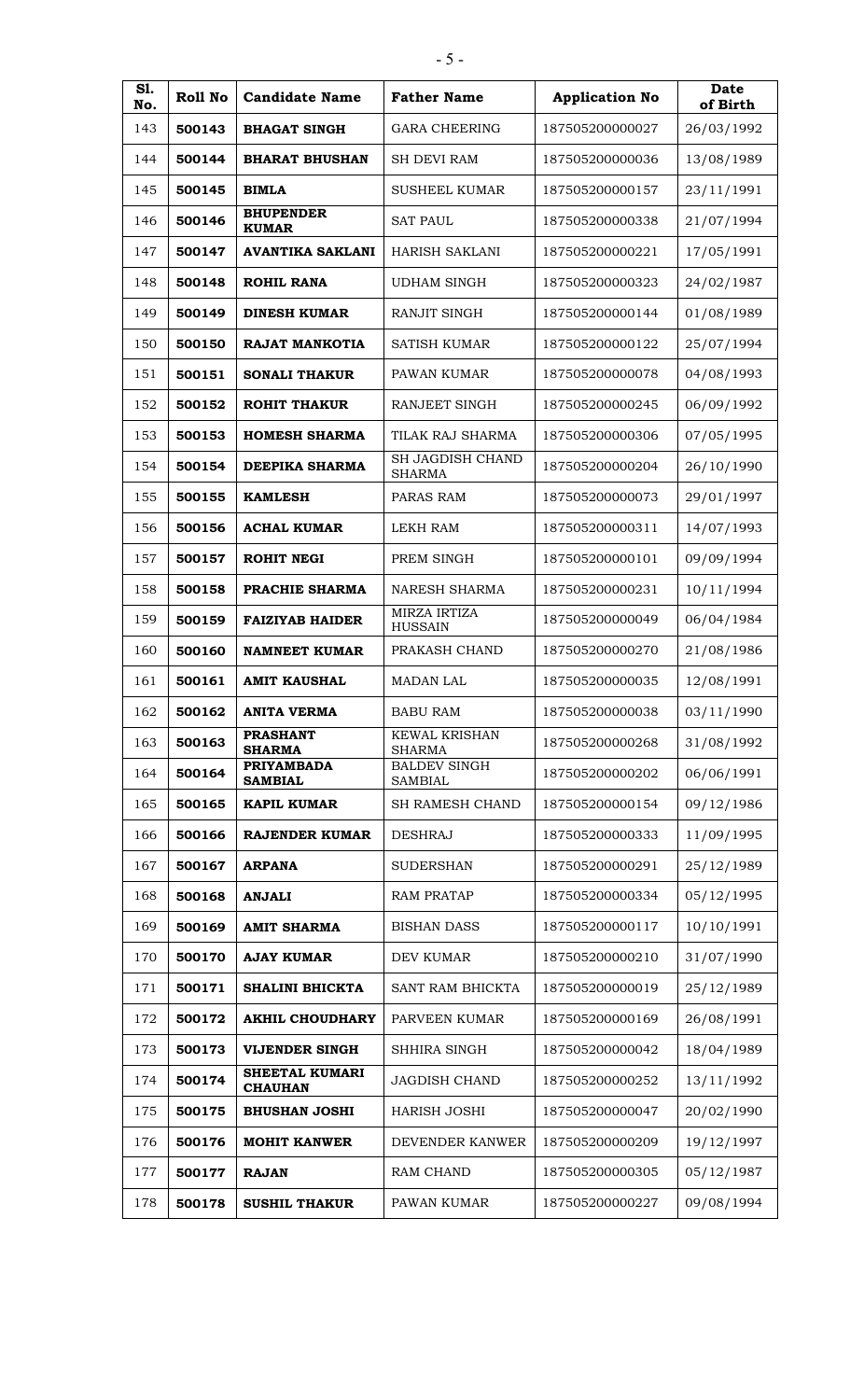| S1.<br>No. | Roll No | <b>Candidate Name</b>            | <b>Father Name</b>                   | <b>Application No</b> | <b>Date</b><br>of Birth |
|------------|---------|----------------------------------|--------------------------------------|-----------------------|-------------------------|
| 179        | 500179  | <b>ANKUSH SHARMA</b>             | NARENDER KUMAR                       | 187505200000276       | 31/01/1993              |
| 180        | 500180  | <b>PRAVEEN KUMAR</b>             | RAJ KRISHAN                          | 187505200000093       | 28/08/1993              |
| 181        | 500181  | <b>VIPIN SHARMA</b>              | MOHINDER KUMAR<br><b>SHARMA</b>      | 187505200000107       | 30/11/1993              |
| 182        | 500182  | <b>VIVEK THAKUR</b>              | NARENDER SINGH                       | 187505200000032       | 03/05/1991              |
| 183        | 500183  | RANJNA KUMARI                    | RAMESH KUMAR                         | 187505200000328       | 07/03/1992              |
| 184        | 500184  | <b>ANIL KUMAR</b>                | AJIT SINGH                           | 187505200000066       | 02/07/1992              |
| 185        | 500185  | <b>VASUDEV</b>                   | <b>SHRI RAM</b>                      | 187505200000111       | 12/04/1997              |
| 186        | 500186  | <b>PARVEEN KUMAR</b>             | DHARAM CHAND                         | 187505200000127       | 13/11/1976              |
| 187        | 500187  | <b>PRIYANKA</b>                  | NARAYAN SINGH                        | 187505200000116       | 15/01/1992              |
| 188        | 500188  | <b>ADISH</b>                     | <b>MANMOHAN</b>                      | 187505200000195       | 08/01/1993              |
| 189        | 500189  | <b>ANIMESH SHARMA</b>            | RAMANAND SHARMA                      | 187505200000170       | 20/09/1991              |
| 190        | 500190  | <b>YAMAN</b>                     | <b>HEMRAJ SHARMA</b>                 | 187505200000071       | 26/07/1996              |
| 191        | 500191  | <b>CHUNI LAL</b>                 | ROSHAN LAL                           | 187505200000208       | 22/06/1995              |
| 192        | 500192  | <b>AKSHAY KUMAR</b>              | <b>RAJ KUMAR</b>                     | 187505200000024       | 21/12/1995              |
| 193        | 500193  | <b>NAGESH JAITAK</b>             | NARINDER KUMAR<br><b>JAITAK</b>      | 187505200000340       | 29/04/1988              |
| 194        | 500194  | PANKAJ KUMAR                     | <b>BALBIR SINGH</b>                  | 187505200000312       | 01/01/1994              |
| 195        | 500195  | <b>ABHISHEK</b><br><b>SHARMA</b> | RAKESH SHARMA                        | 187505200000286       | 29/01/1994              |
| 196        | 500196  | <b>VARUN KUMAR</b>               | <b>BANSI LAL</b><br><b>CHOUDHARY</b> | 187505200000021       | 16/04/1989              |
| 197        | 500197  | DEPENDER KUMAR<br><b>SINGH</b>   | DURGA SINGH                          | 187505200000055       | 05/03/1988              |
| 198        | 500198  | <b>SAURAV PANDIT</b>             | SH ASHOK SHARMA                      | 187505200000263       | 22/01/1991              |
| 199        | 500199  | <b>SUSHEELA KUMARI</b>           | <b>ANANT RAM</b>                     | 187505200000335       | 07/03/1996              |
| 200        | 500200  | <b>PUNAM</b>                     | <b>SH SOHAN LAL</b>                  | 187505200000301       | 19/11/1991              |
| 201        | 500201  | <b>MANJULA THAKUR</b>            | <b>SARAN THAKUR</b>                  | 187505200000238       | 14/12/1984              |
| 202        | 500202  | <b>SANJEEV KUMAR</b>             | PRITHI CHAND                         | 187505200000149       | 12/03/1990              |
| 203        | 500203  | <b>ANKUSH JISHTU</b>             | <b>BALBIR SINGH</b><br><b>JISHTU</b> | 187505200000110       | 10/09/1990              |
| 204        | 500204  | <b>PYAR CHAND</b>                | <b>GEHARURAM</b>                     | 187505200000163       | 12/10/1997              |
| 205        | 500205  | <b>SANJEEV KUMAR</b>             | <b>RAJ KUMAR</b>                     | 187505200000039       | 01/04/1986              |
| 206        | 500206  | <b>RAHUL</b>                     | <b>SURINDER KUMAR</b>                | 187505200000314       | 11/01/1992              |
| 207        | 500207  | <b>SHIVANI SHARMA</b>            | <b>RAM PRAKASH</b>                   | 187505200000232       | 07/03/1994              |
| 208        | 500208  | <b>UMA SHANKAR</b>               | <b>SURESH CHAND</b>                  | 187505200000177       | 06/10/1993              |
| 209        | 500209  | YOGINDER SINGH<br><b>RANA</b>    | ISHWAR SINGH<br><b>RANA</b>          | 187505200000072       | 05/04/1982              |
| 210        | 500210  | <b>RAKESH KUMAR</b>              | TWARSU RAM                           | 187505200000250       | 06/05/1980              |
| 211        | 500211  | <b>ARUSH GUPTA</b>               | <b>VINOD KUMAR</b><br><b>GUPTA</b>   | 187505200000016       | 16/10/1988              |
| 212        | 500212  | <b>OSHIN KASHYAP</b>             | RS KASHYAP                           | 187505200000086       | 03/01/1993              |
| 213        | 500213  | <b>GEETA DEVI</b>                | <b>JAMNU RAM</b>                     | 187505200000303       | 20/01/1977              |
| 214        | 500214  | <b>LOGANATHAN R</b>              | RANGANATHAN P                        | 187505200000138       | 05/05/1989              |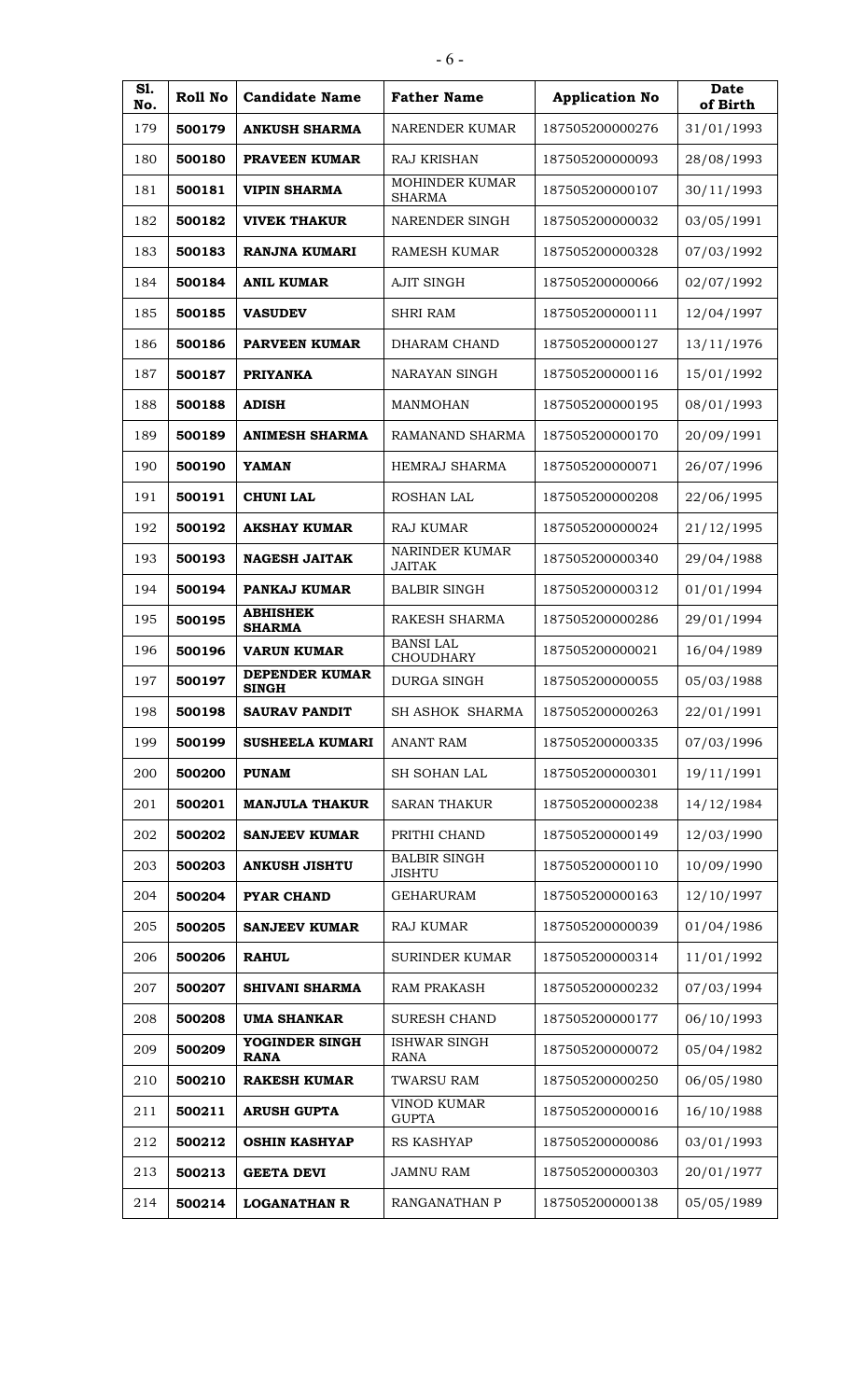| S1.<br>No. | Roll No | <b>Candidate Name</b>                  | <b>Father Name</b>                    | <b>Application No</b> | Date<br>of Birth |
|------------|---------|----------------------------------------|---------------------------------------|-----------------------|------------------|
| 215        | 500215  | <b>MEETU</b>                           | <b>LAL CHAND</b>                      | 187505200000324       | 05/12/1995       |
| 216        | 500216  | <b>MUNISH RANA</b>                     | OMKAR SINGH                           | 187505200000025       | 14/01/1991       |
| 217        | 500217  | <b>VIKRAM KAUSHAL</b>                  | <b>ROOP LAL</b>                       | 187505200000018       | 24/07/1989       |
| 218        | 500218  | <b>ARUN VERMA</b>                      | NARENDER KUMAR<br><b>VERMA</b>        | 187505200000118       | 31/10/1985       |
| 219        | 500219  | <b>SAMAD</b>                           | ARSHAD ALI                            | 187505200000074       | 01/06/1995       |
| 220        | 500220  | SHALINI KUTHIALA                       | <b>NARAIN SINGH</b>                   | 187505200000114       | 17/11/1988       |
| 221        | 500221  | <b>VIRENDER KUMAR</b><br><b>RAJPUT</b> | <b>BALBIR SINGH</b>                   | 187505200000063       | 18/06/1989       |
| 222        | 500222  | PRIYANKA NANDI                         | BANKIM CH NANDI                       | 187505200000022       | 06/03/1995       |
| 223        | 500223  | <b>KESHAV SINGH</b>                    | <b>RATTAN SINGH</b><br><b>CHAUHAN</b> | 187505200000265       | 04/06/1982       |
| 224        | 500224  | PANKAJ KUMAR                           | <b>UMED RAM</b>                       | 187505200000198       | 10/10/1989       |
| 225        | 500225  | <b>DHEERAJ THAKUR</b>                  | <b>JITENDER SINGH</b>                 | 187505200000041       | 18/10/1996       |
| 226        | 500226  | <b>ANKIT MOHAN</b>                     | <b>SURINDER MOHAN</b>                 | 187505200000112       | 30/11/1992       |
| 227        | 500227  | <b>NEHA SHARMA</b>                     | <b>BALDEV SHARMA</b>                  | 187505200000178       | 29/08/1994       |
| 228        | 500228  | <b>SWATI THAKUR</b>                    | YOGRAJ THAKUR                         | 187505200000084       | 25/10/1989       |
| 229        | 500229  | <b>KAMINI THAKUR</b>                   | <b>AMAR SINGH</b>                     | 187505200000191       | 24/07/1995       |
| 230        | 500230  | <b>BHAWNA DEVI</b>                     | DHAN DEV SHARMA                       | 187505200000247       | 16/06/1992       |
| 231        | 500231  | <b>SHALO DEVI</b>                      | RAJINDER KUMAR                        | 187505200000337       | 23/06/1993       |
| 232        | 500232  | <b>HUNNY KHANNA</b>                    | <b>ASHOK KUMAR</b>                    | 187505200000079       | 04/01/1990       |
| 233        | 500233  | <b>SACHIN KUMAR</b>                    | PREM CHAND                            | 187505200000214       | 27/07/1994       |
| 234        | 500234  | <b>RAJAT KUMAR</b>                     | <b>NAVEEN SHARMA</b>                  | 187505200000121       | 12/10/1996       |
| 235        | 500235  | PITAMBER DAS                           | <b>MADHO DAS</b>                      | 187505200000302       | 25/03/1992       |
| 236        | 500236  | <b>VIVEK ARYA</b>                      | RAJU ARYA                             | 187505200000076       | 17/06/1988       |
| 237        | 500237  | <b>PRIKSHIT</b>                        | <b>GULSHAN KUMAR</b>                  | 187505200000053       | 05/06/1998       |
| 238        | 500238  | <b>RAVINDER KUMAR</b>                  | TEK RAM                               | 187505200000105       | 08/05/1994       |
| 239        | 500239  | <b>SANGEETA KUMARI</b>                 | <b>SUNDER LAL</b>                     | 187505200000253       | 11/12/1992       |
| 240        | 500240  | <b>VARUN MITRA</b>                     | <b>SUNIL MITRA</b>                    | 187505200000273       | 12/12/1990       |
| 241        | 500241  | <b>RUHEL KUMAR</b>                     | RAJENDER SINGH                        | 187505200000153       | 22/12/1988       |
| 242        | 500242  | <b>VIVEK SHARMA</b>                    | RAJINDER KUMAR<br><b>SHARMA</b>       | 187505200000094       | 09/09/1989       |
| 243        | 500243  | <b>ASHISH PUNDIR</b>                   | DHARAM SINGH                          | 187505200000215       | 20/03/1993       |
| 244        | 500244  | <b>KANIKA MINHAS</b>                   | <b>SURESH MINHAS</b>                  | 187505200000134       | 05/12/1990       |
| 245        | 500245  | <b>BHUPENDER</b><br><b>SHARMA</b>      | PREM LAL SHARMA                       | 187505200000242       | 09/04/1988       |
| 246        | 500246  | <b>DIKSHA THAKUR</b>                   | RAJINDER KUMAR                        | 187505200000244       | 23/04/1994       |
| 247        | 500247  | <b>ANUGYA SINHA</b>                    | A K SINHA                             | 187505200000310       | 09/03/1984       |
| 248        | 500248  | SUNNAT JINDAL                          | <b>SUDESH KUMAR</b>                   | 187505200000092       | 18/11/1989       |
| 249        | 500249  | <b>RICHA SHARMA</b>                    | DEV RAJ KAUSHAL                       | 187505200000295       | 15/06/1986       |
| 250        | 500250  | <b>NEERAJ SHARMA</b>                   | RAJESH KUMAR<br><b>SHARMA</b>         | 187505200000225       | 29/09/1995       |